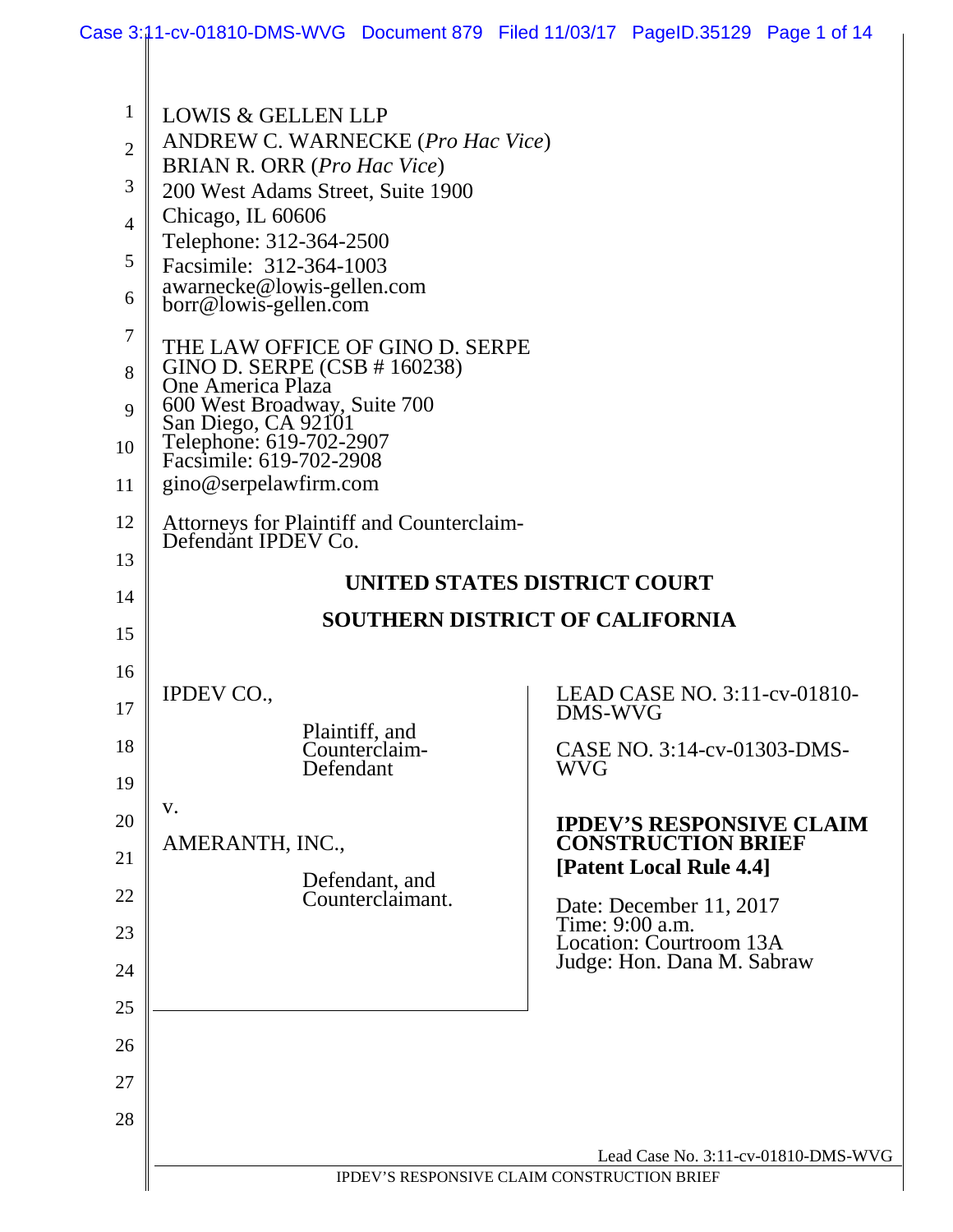|                |                | Case 3:11-cv-01810-DMS-WVG Document 879 Filed 11/03/17 PageID.35130 Page 2 of 14                   |
|----------------|----------------|----------------------------------------------------------------------------------------------------|
|                |                |                                                                                                    |
| $\mathbf{1}$   |                | <b>TABLE OF CONTENTS</b>                                                                           |
| $\overline{2}$ |                |                                                                                                    |
| 3              | $\mathbf{I}$ . |                                                                                                    |
| $\overline{4}$ | $\mathbf{I}$   |                                                                                                    |
| 5              | Ш.             |                                                                                                    |
| 6              | IV.            |                                                                                                    |
| $\overline{7}$ | V.             |                                                                                                    |
| 8              |                |                                                                                                    |
| 9              |                |                                                                                                    |
| 10             |                |                                                                                                    |
| 11             |                |                                                                                                    |
| 12             |                |                                                                                                    |
| 13             |                |                                                                                                    |
| 14             |                |                                                                                                    |
| 15             |                |                                                                                                    |
| 16             |                |                                                                                                    |
| 17             |                |                                                                                                    |
| 18             |                |                                                                                                    |
| 19             |                |                                                                                                    |
| 20             |                |                                                                                                    |
| 21             |                |                                                                                                    |
| 22             |                |                                                                                                    |
| 23             |                |                                                                                                    |
| 24             |                |                                                                                                    |
| 25             |                |                                                                                                    |
| 26             |                |                                                                                                    |
| 27             |                |                                                                                                    |
| 28             |                |                                                                                                    |
|                |                | Lead Case No. 3:11-cv-01810-DMS-WVG<br>$\mathbf{1}$<br>IPDEV'S RESPONSIVE CLAIM CONSTRUCTION BRIEF |
|                |                |                                                                                                    |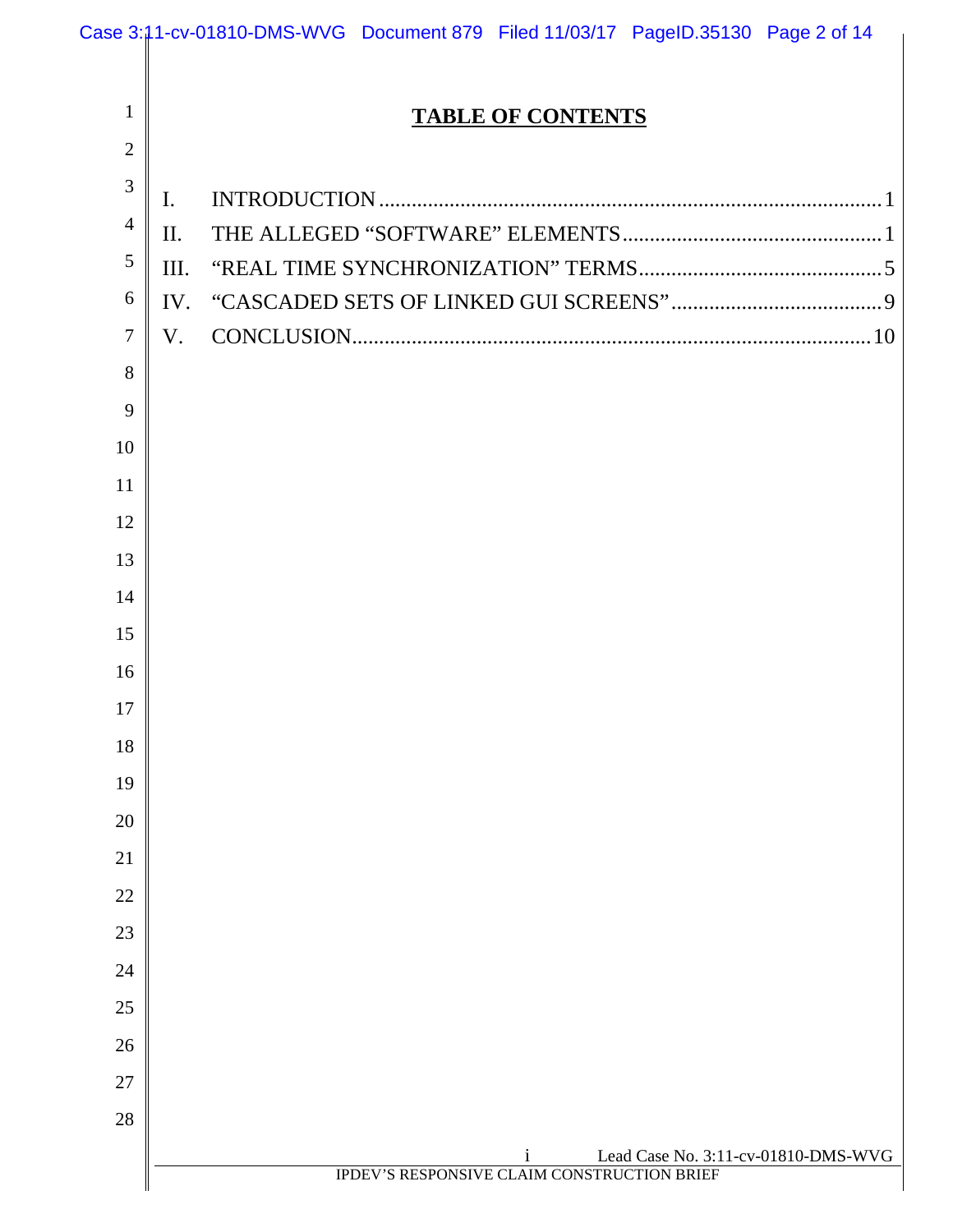1

## **TABLE OF AUTHORITIES**

| <b>Cases</b>                                                                                                         |
|----------------------------------------------------------------------------------------------------------------------|
| 3M Innovative Properties Co. v. Tredegar Corp.,                                                                      |
| Abbott Labs v. Sandoz, Inc.,                                                                                         |
| Advanced Ground Info. Sys., Inc. v. Life360, Inc.,<br>9:14-cv-806510DMM, 2014 WL 12652322 (S.D. Fla. Nov. 21, 2014)4 |
|                                                                                                                      |
|                                                                                                                      |
| Aria Diagnostics, Inc. v. Sequenom, Inc.,                                                                            |
| Finisar Corp. v. DirecTV Group. Inc.,                                                                                |
| Grober v. Mako Prods, Inc.,                                                                                          |
| <i>i4i Ltd. P'ship v. Microsoft Corp.,</i>                                                                           |
|                                                                                                                      |
| Media Rights Techs, Inc. v. Capital One Fin. Corp.,                                                                  |
| Metabolite Labs., Inc. v. Lab. Corp. of Am. Holdings,                                                                |
| Microprocessor Enhancement Corp. v. Texas Instruments, Inc.,                                                         |
| Philips v. AWH Corp.,                                                                                                |
| RLIS, Inc. v. Allscripts Healthcare Solutions, Inc.,                                                                 |
|                                                                                                                      |
| WhitServe, LLC v. GoDaddy.com, Inc.,                                                                                 |
| $\overline{\mathbf{u}}$<br>Lead Case No. 3:11-cv-01810-DMS-WVG<br>IPDEV'S RESPONSIVE CLAIM CONSTRUCTION BRIEF        |
|                                                                                                                      |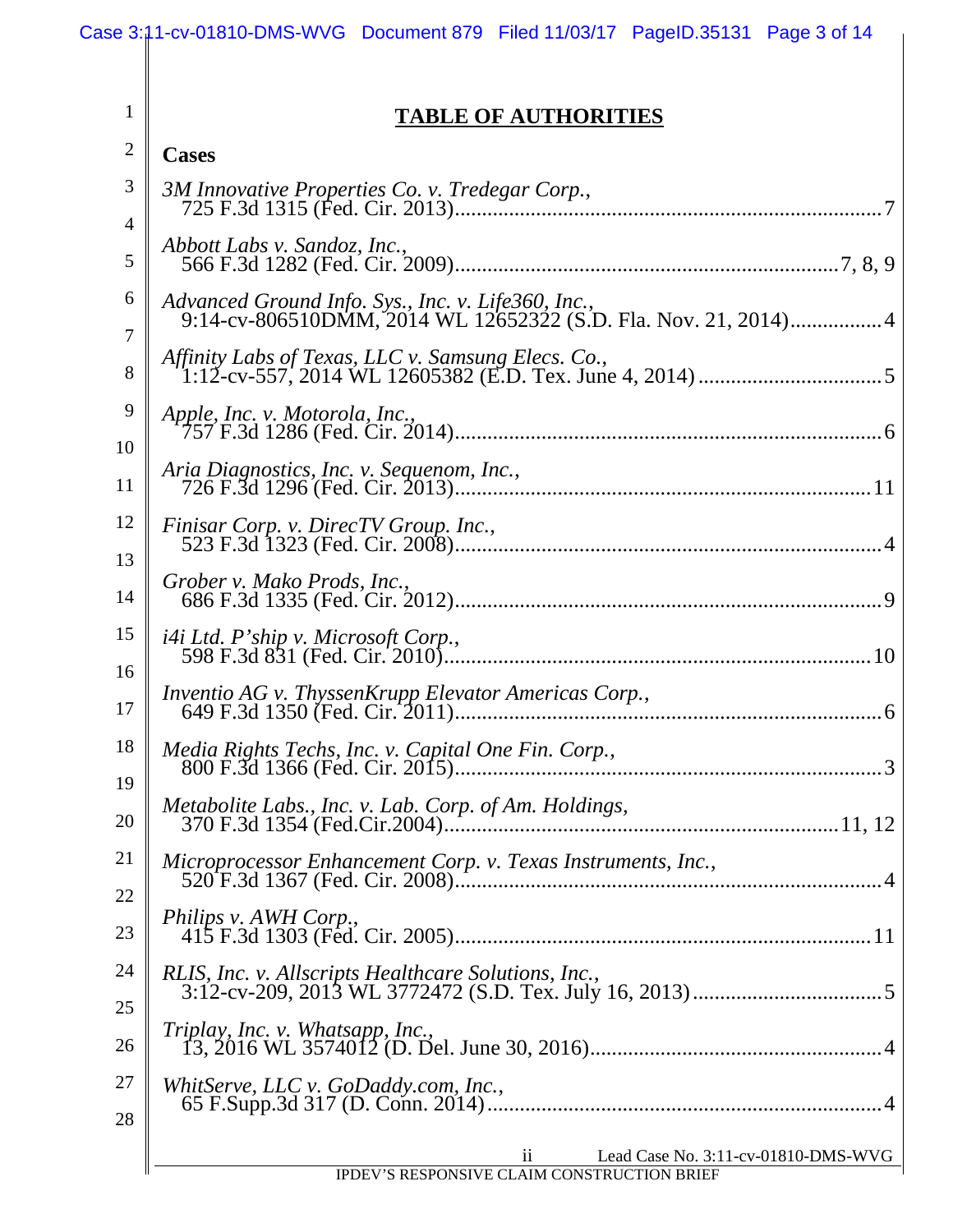|                | Case 3:11-cv-01810-DMS-WVG Document 879 Filed 11/03/17 PageID.35132 Page 4 of 14 |
|----------------|----------------------------------------------------------------------------------|
|                |                                                                                  |
| $\mathbf{1}$   |                                                                                  |
| $\overline{2}$ | <b>Statutes</b>                                                                  |
| 3              |                                                                                  |
| $\overline{4}$ |                                                                                  |
| 5              |                                                                                  |
| 6              |                                                                                  |
| $\overline{7}$ |                                                                                  |
| 8              |                                                                                  |
| 9              |                                                                                  |
| $10\,$         |                                                                                  |
| $11\,$         |                                                                                  |
| 12             |                                                                                  |
| 13             |                                                                                  |
| 14             |                                                                                  |
| 15             |                                                                                  |
| 16             |                                                                                  |
| 17             |                                                                                  |
| 18             |                                                                                  |
| 19             |                                                                                  |
| 20             |                                                                                  |
| 21             |                                                                                  |
| 22             |                                                                                  |
| 23             |                                                                                  |
| 24             |                                                                                  |
| 25             |                                                                                  |
| 26             |                                                                                  |
| 27             |                                                                                  |
| $28\,$         |                                                                                  |
|                | iii<br>Lead Case No. 3:11-cv-01810-DMS-WVG                                       |
|                | IPDEV'S RESPONSIVE CLAIM CONSTRUCTION BRIEF                                      |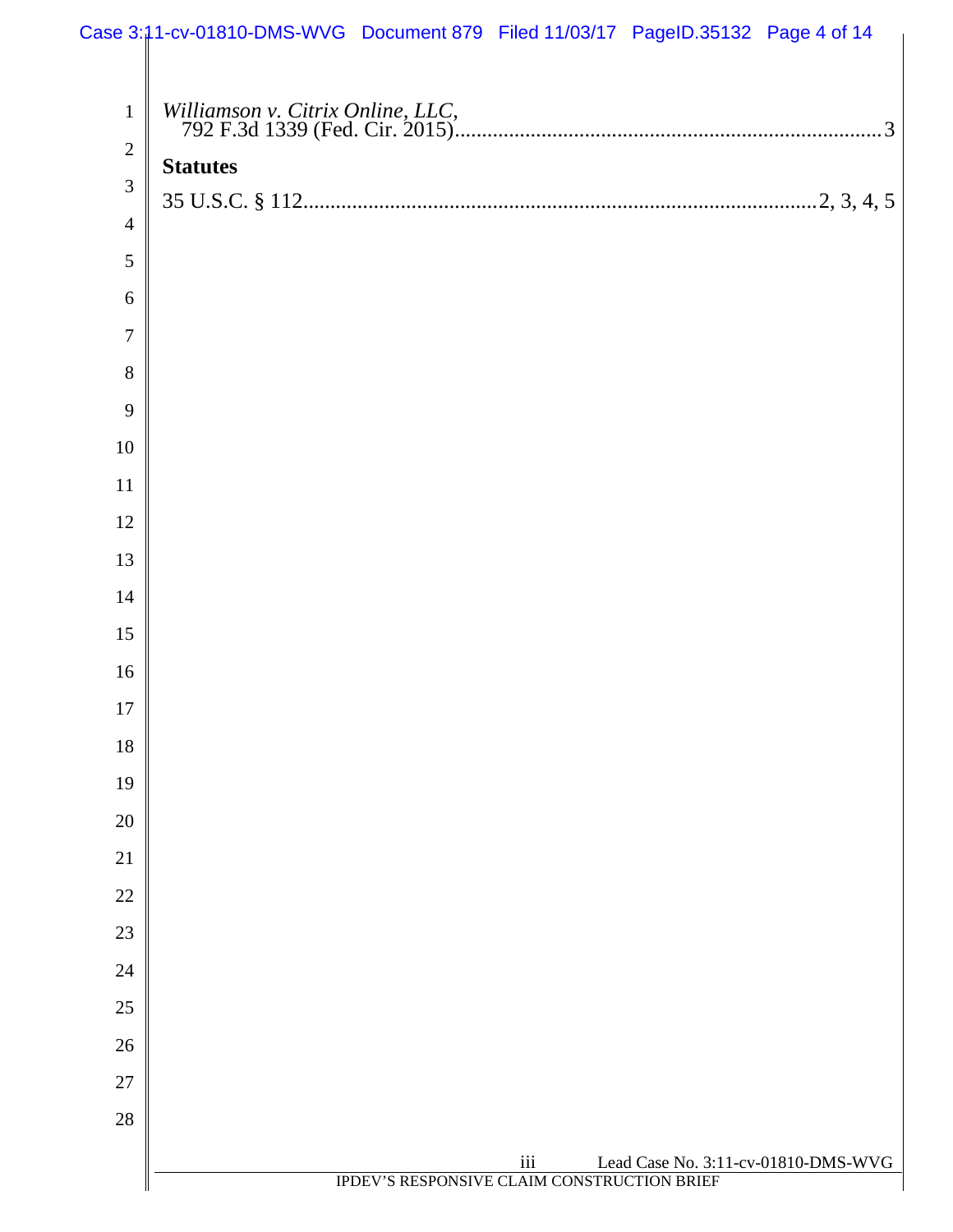# 2

1

### **I. INTRODUCTION**

3 4 5 6 7 Ameranth, Inc. ("Ameranth") and the Joint Defense Group ("JDG") offer claim constructions that contradict the plain claim language and the specification of U.S. Patent No. 8,146,077 ("the '077 patent"). Conversely, the claim constructions proposed by IPDEV Co. ("IPDEV") are most closely aligned with the disclosure in the '077 patent, as well as its prosecution history and the extrinsic evidence, and should be adopted by the Court.

8

#### **II. THE ALLEGED "SOFTWARE" ELEMENTS**

9 10 11 12 13 14 15 16 17 18 19 20 21 The JDG contends that "menu configuration software" and "communications control software" are means-plus-function claim elements that must be construed pursuant to 35 U.S.C. § 112,  $\P$  6. Dkt. 866 at 4-10.<sup>1</sup> As IPDEV explained in its Opening Brief, the term "software" connotes structure sufficient to remove these claim elements from the purview of 35 U.S.C.  $\S$  112,  $\P$  6. Dkt. 868 at 10. Moreover, the claims recite acts the software must perform, the hardware required to perform these functions, and the type of data stored for generation of menus, counseling against applying 35 U.S.C. § 112, ¶ 6. The specification of the '077 patent further assists in defining structure for one skilled in the art and expert testimony likewise favors a finding that 35 U.S.C. § 112, ¶ 6 does not apply. *Id.* at 10-13; *see also* Dkt. 868-5 at 9-14, 24-27; Ex. 1 at 81:13-82:9, 92:16-22, 94:9-13; Dkt. 865-19 at ¶¶ 47-55, 73-78; Ex. 2 at 136:14-138:20, 140:6-22, 154:15-23, 156:9-19.

22 23 24 In its Opening Brief, the JDG implies that the Federal Circuit's decision in *Williamson v. Citrix Online, LLC*, 792 F.3d 1339 (Fed. Cir. 2015) significantly changed the landscape for determining whether 35 U.S.C. § 112, ¶ 6 applies. *See*

25

<sup>26</sup> 27 28 <sup>1</sup> Congress amended 35 U.S.C. § 112,  $\parallel$  6 in 2011, restructuring its subsections; the section now numbered as 112(f) was previously numbered as 112(6). However, this had no substantive effect on the applicable law. *See, e.g, Media Rights Techs,*

*Inc. v. Capital One Fin. Corp.*, 800 F.3d 1366, 1371, n1 (Fed. Cir. 2015).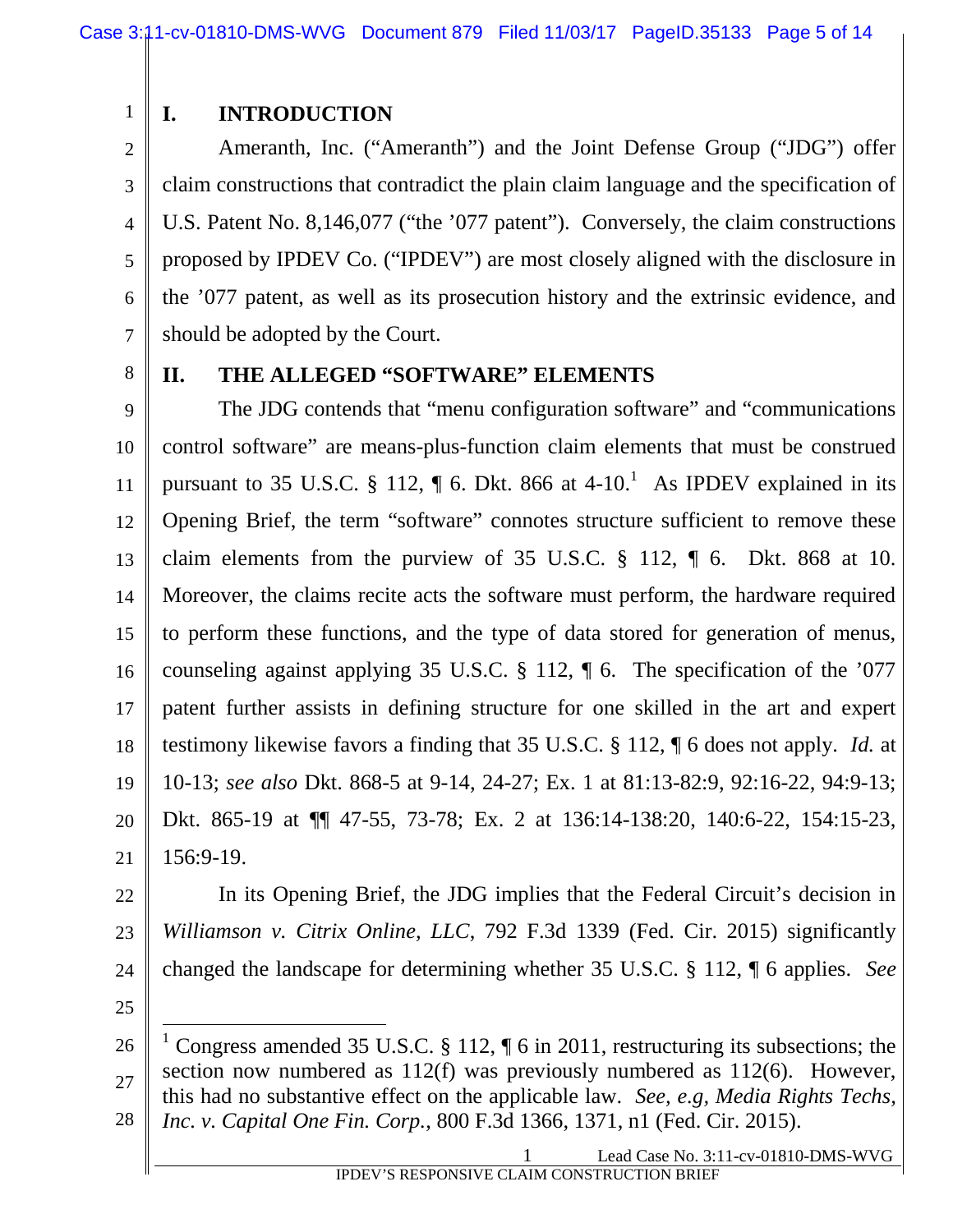1 2 3 4 5 6 7 8 9 10 11 12 13 14 15 16 17 18 19 20 21 Dkt. 866 at 4-7. Although *Williamson* retreated from the "heavy" presumption that claims lacking the term "means" do not invoke 35 U.S.C. § 112, ¶ 6, it did not otherwise alter the underlying inquiry. *See Williamson*, 792 F.3d at 1348-49. Indeed, courts "should still use *pre-*Williamson Federal Circuit caselaw in analyzing whether disputed terms convey sufficiently definite structure to a skilled artisan." *Triplay, Inc. v. Whatsapp, Inc.*, 13-1703, 2016 WL 3574012, at n7 (D. Del. June 30, 2016); *see also, e.g., In re Neurografix*, 201 F.Supp.3d 206, 215 (D. Mass. 2016) (while the presumption changed, "the 'sufficient structure' standard for means-plus-function terms is nothing new"). Courts are still instructed to presume that claim terms that do not recite the word "means" are not drafted in means-plus-function format. It is not until after a limitation has already been found to be drafted in means-plus-function format that the Court is to consider if "the specification discloses sufficient structure that corresponds to the claimed function." *See Williamson*, 792 F.3d at 1351. Indeed, while the Federal Circuit has required patentees who draft software claims in mean-plus-function format to disclose the particular algorithms that implement those claims, non-means-plusfunction claims are not subject to those constraints. *See, e.g., WhitServe, LLC v. GoDaddy.com, Inc.*, 65 F.Supp.3d 317, 320 (D. Conn. 2014). Moreover, "[f]unctional language may also be employed to limit the claims without using the means-plus-function format." *Microprocessor Enhancement Corp. v. Texas Instruments, Inc.*, 520 F.3d 1367, 1375 (Fed. Cir. 2008).

22 23 24 25 26 27 28 The JDG relies primarily on *Finisar Corp. v. DirecTV Group. Inc.*, 523 F.3d 1323 (Fed. Cir. 2008) and *Advanced Ground Info. Sys., Inc. v. Life360, Inc.*, 9:14 cv-806510DMM, 2014 WL 12652322 (S.D. Fla. Nov. 21, 2014) in support of its argument that "software" is a nonce word that operates as a substitute for "means." *See* Dkt. 866 at 6. These cases, however, are readily distinguishable. Particularly, the claim term at issue in *Finisar* expressly recited the term "means," thus falling within the purview of 35 U.S.C. § 112,  $\parallel$  6, and apparently the parties did not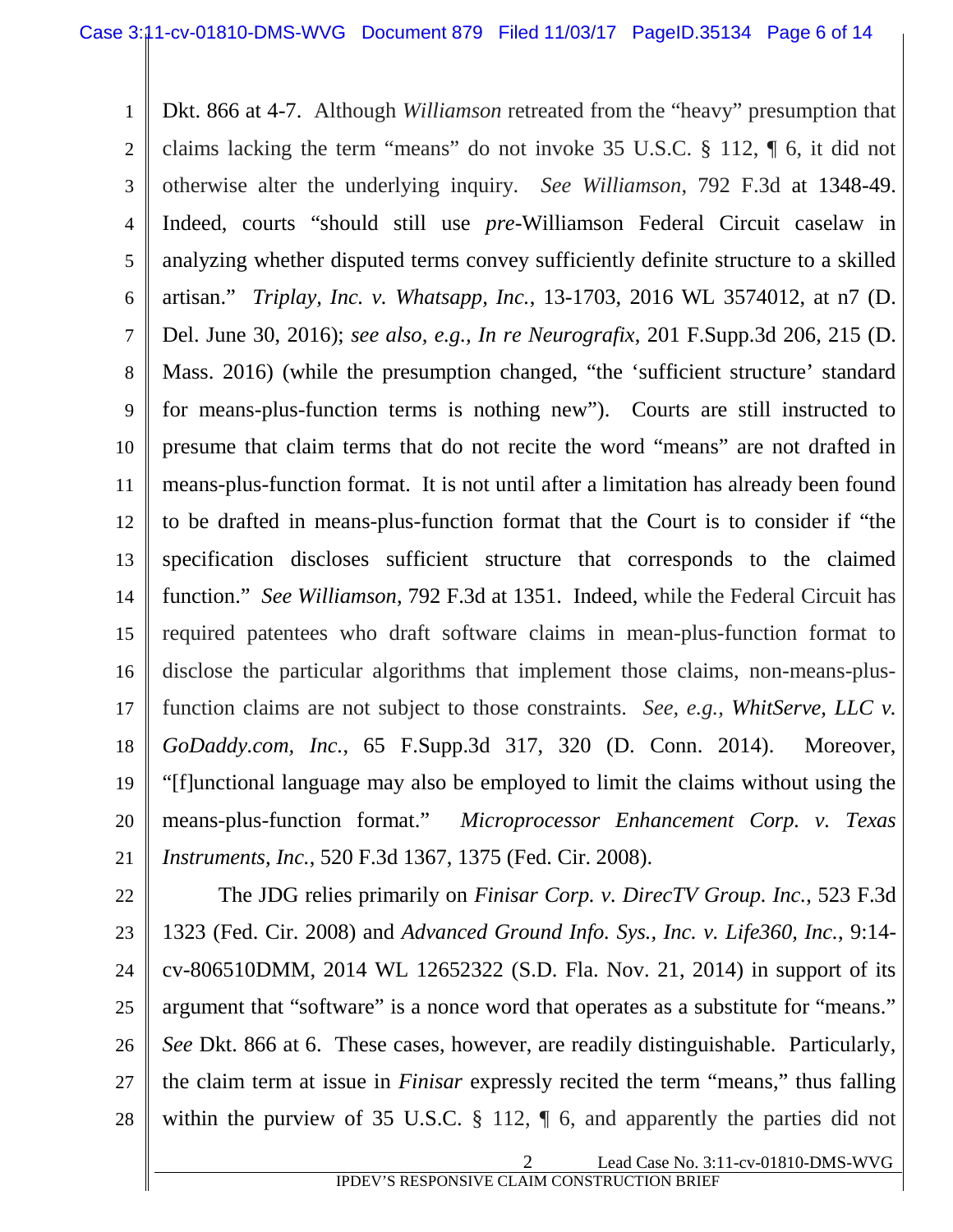1 2 3 4 5 6 7 8 9 10 11 12 13 14 15 dispute this categorization. *Finisar Corp.*, 523 F.3d at 1340*.* As a result, the Federal Circuit merely addressed the second step of the mean-plus-function analysis—whether the specification disclosed sufficient structure corresponding to the "means" limitation. *See id* at 1340-41. In this case, however, the claims do not recite the term "means," and the JDG cannot overcome the presumption that 35 U.S.C. § 112, ¶ 6 does not apply. *See* Dkt. 868 at 8-13, 23-25. Likewise, the JDG's reliance on *Advanced Ground* is misplaced. In *Advanced Ground*, the court determined that neither the patent claims nor the specification provided guidance as to the meaning of the term "CPU software for." *See Advanced Ground*, 2014 WL 12652322 at \*7. Specifically, the claim term at issue was not further defined anywhere in the remainder of the claim; the claim merely recited "CPU software for selectively polling other participants with a cellular telephone"—and nothing more. *Id.* In stark contrast, the claims of the '077 patent recite numerous acts the "menu" configuration" and "communications control" software must perform, rendering the *Advanced Ground* case readily distinguishable. *See* Dkt. 868 at 11-12, 24.

16 17 18 19 20 21 22 23 24 25 26 27 28 As explained in IPDEV's Opening Brief, and in direct contrast to the cases cited by the JDG, several courts specifically addressing whether the term "software" connotes sufficient structure in the context of 35 U.S.C. § 112, ¶ 6 have determined that "software" is *not* a nonce word, but rather "a noun with a specific structural meaning, defining the set of coded instructions and programs governing the operation of computer hardware." *WhitServe*, 65 F.Supp.3d at 321; *see also Affinity Labs of Texas, LLC v. Samsung Elecs. Co.*, 1:12-cv-557, 2014 WL 12605382, at \*5 (E.D. Tex. June 4, 2014) ("software is a structure-connoting term to one of skill in the art"); *RLIS, Inc. v. Allscripts Healthcare Solutions, Inc.*, 3:12-cv-209, 2013 WL 3772472, at \*14-16 (S.D. Tex. July 16, 2013) ("Viewed in the context of the claim language, the [software] terms at issue are more than just nonce words"). Unlike *Finisar* and *Advanced Ground*, these cases thoroughly analyzed the issue and in some instances relied upon extrinsic evidence, such as

3 Lead Case No. 3:11-cv-01810-DMS-WVG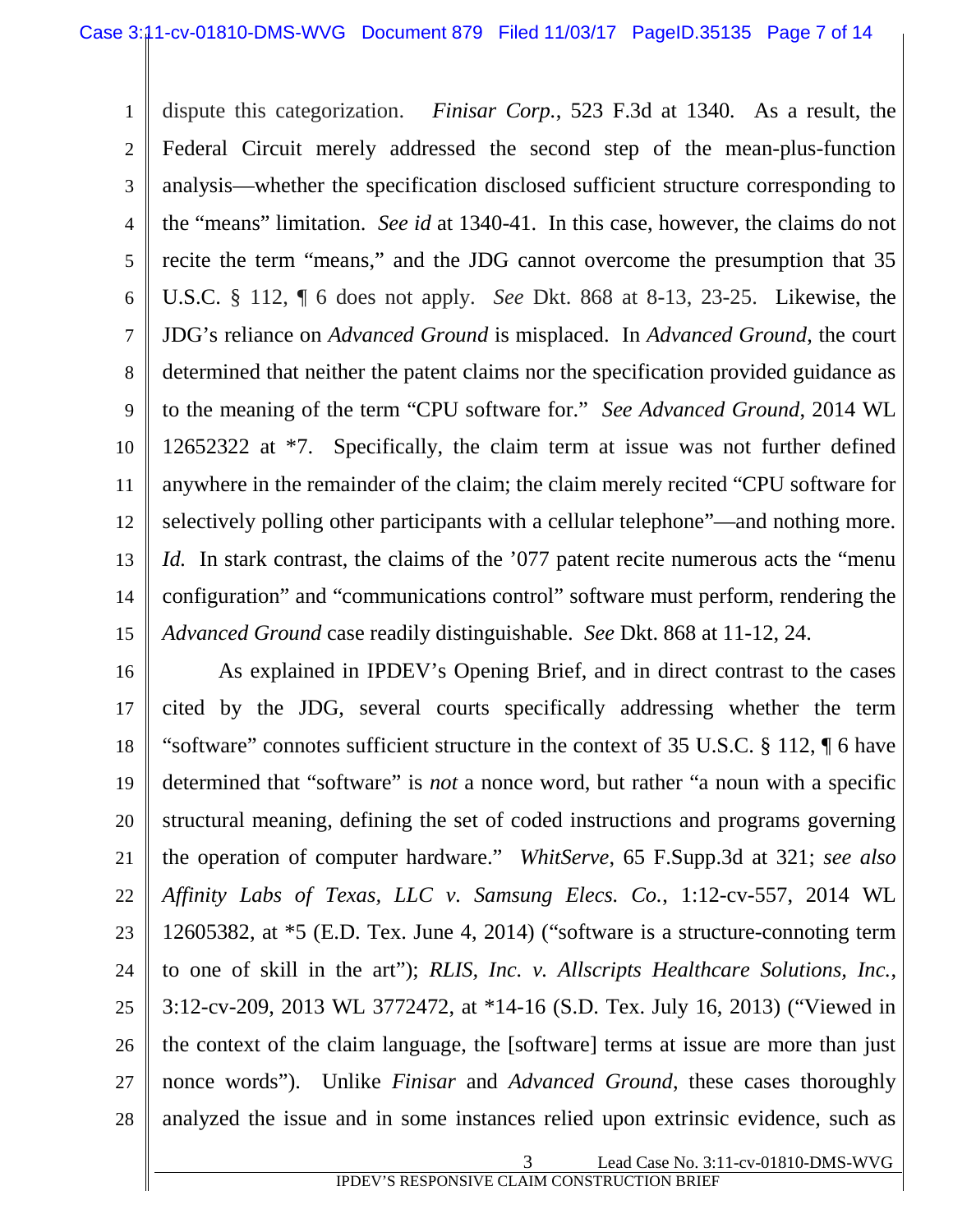1 2 3 4 5 6 dictionaries, to reach the correct conclusion. *See, e.g., WhitServe*, 65 F.Supp.2d at 321-22 (*citing American Heritage Dictionary 1652* (4th ed. 2000) ("The programs, routines, and symbolic languages that control the function of the hardware and directs its operation."); *The New Merriam–Webster Dictionary* 685 (1989) ("[T]he entire set of programs, procedures, and related document associated with a system; especially computer program.")).

7 8 9 10 11 12 13 14 15 16 17 18 19 20 21 22 23 24 25 26 27 28 Notwithstanding the JDG's locus, IPDEV does not solely rely on its position that the prefixes "menu configuration" and "communications control" alone provide sufficient structure to remove the term "software" from the ambit of 35 U.S.C. § 112, ¶ 6. *See* Dkt. 866 at 6. Specifically, this is not a circumstance where the inventors simply recited the term "software" without additional claim language delineating the acts this software performs to accomplish its function. Rather, claims 1, 9 and 13 of the '077 patent expressly recite the numerous acts that the "software" must perform, providing sufficiently definite structure to the terms "menu configuration software" and "communications control software." *See* Dkt. 868 at 11-12, 24; *see also, e.g., Apple, Inc. v. Motorola, Inc.*, 757 F.3d 1286, 1296- 1301 (Fed. Cir. 2014) (claim language disclosing claim term's operation within the context of the invention precludes application of §112, ¶6). Specifically, as articulated in IPDEV's Opening Brief, the claims describe how the "menu configuration software" and "communications control software" elements interact with the other claimed components in a manner that informs the structural character of these limitations. Dkt. 868 at 11-12, 24; *see also Inventio AG v. ThyssenKrupp Elevator Americas Corp.*, 649 F.3d 1350, 1358-60 (Fed. Cir. 2011) (contextual language in the claims describing operation of claim element provides limiting structure removing claim term from the ambit of §112, ¶6). Moreover, both the specification and extrinsic evidence expand on these structural connections, reinforcing the fact that one skilled in the art would understand that the terms "menu configuration software" and "communications control software" denote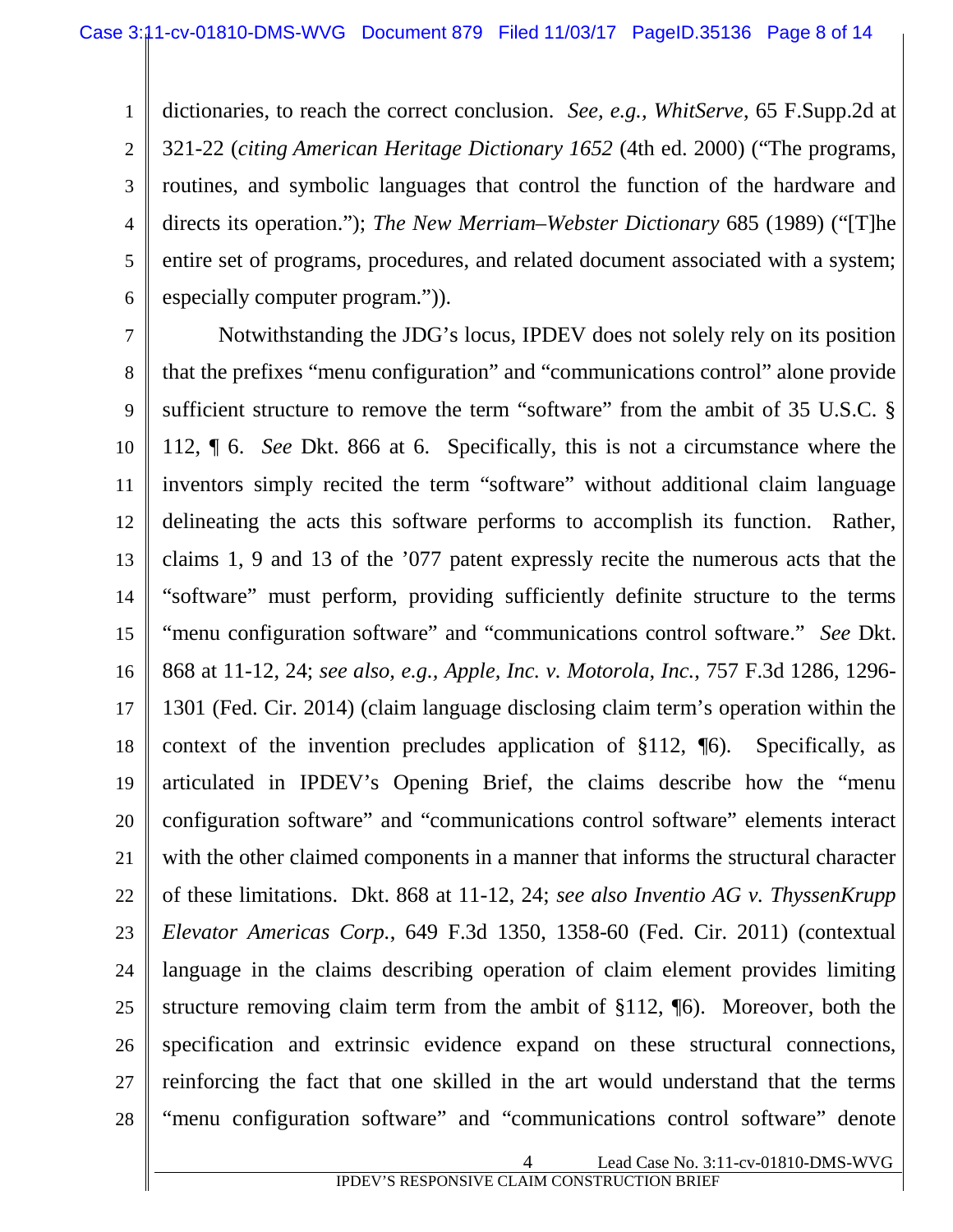1 2 3 sufficient structure. *See* Dkt. 868 at 12-13, 24-25; Dkt. 868-5 at 9-14, 24-27; Ex. 1 at 81:13-82:9, 92:16-22, 94:9-13; Dkt. 865-19 at ¶¶ 48-55, 74-78; Ex. 2 at 136:14- 138:20, 140:6-22, 154:15-23, 156:9-19.

4

#### **III. "REAL TIME SYNCHRONIZATION" TERMS**

5 6 7 8 9 10 11 12 13 14 15 16 17 18 19 20 21 22 23 The specification of the '077 patent instructs one skilled in the art that "real time synchronization" need not be "instantaneous" and that "periodic updates" are contemplated, and contrary to the JDG's understanding, the prosecution history of the '077 patent does not compel a different result. *See* Dkt. 868 at 21-22. While IPDEV does not dispute that Ameranth disavowed claim scope during prosecution, this disavowal was not unequivocally attributable to the "real time synchronous" term. *See, e.g., 3M Innovative Properties Co. v. Tredegar Corp.*, 725 F.3d 1315, 1326 (Fed. Cir. 2013) ("Where an applicant's statements are amenable to multiple reasonable interpretations, they cannot be deemed clear and unmistakable."). Unsurprisingly, while the prosecution history can inform whether the inventor limited the claim scope in the course of prosecution, it often produces ambiguities created by ongoing negotiations between the inventor and the PTO. *See Abbott Labs v. Sandoz, Inc.*, 566 F.3d 1282, 1289 (Fed. Cir. 2009). Accordingly, the doctrine of prosecution disclaimer only applies to unambiguous disavowals. *Id.* The JDG mischaracterizes what occurred during the prosecution of the '077 patent, cropping portions of arguments made by the inventors and taking them out of context. *See* Dkt. 866 at 11. As articulated below, ambiguities abound and there was no unmistakable disavowal surrounding the scope of "real time synchronous communications" during the prosecution of the '077 patent.

24

25 26 27 28 Specifically, in the May 28, 2008 Reply and Amendment, the applicants of the '077 patent ("Applicants") amended the claims, adding numerous limitations, including adding "master menu," "master menu file structure," and "in real time" to various claims. *See* Dkt. 866-3 at 2, 6, 8. Prior to particularizing its arguments, Applicants cautioned that "Applicants do not acquiesce to the characterizations of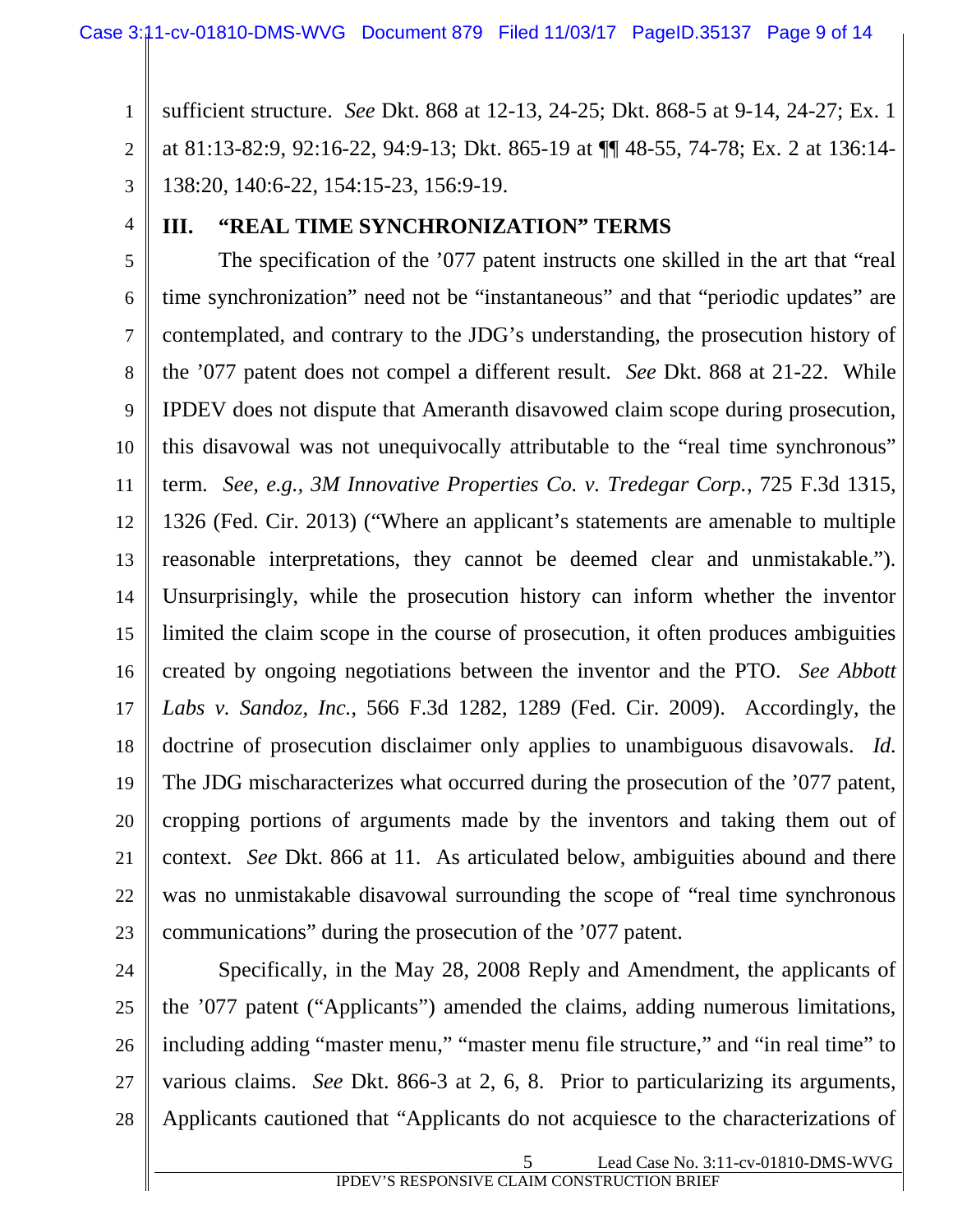1 2 3 4 5 6 7 8 9 10 the references made in the Office Action." *Id.* at 11. Applicants then prefaced their arguments, explaining that they "conceived a system which ensured that all of the disparate components of the system could process, display and/or interact with the same information or data, while synchronously maintaining data consistency across the entire system." *Id.* at 12. As articulated below, the focus of the arguments proffered during the prosecution of the '077 patent surrounded generating the display from the "master menu" to conform with the display characteristics of the handheld computing device, and assuring consistency of data transmission throughout the system. Not once did Applicants argue that "real time synchronous" requires "instantaneous" changes or that data could not be "pulled."

11 12 13 14 15 16 17 18 19 20 21 22 23 24 25 26 27 28 For example, in distinguishing the Kinebuchi reference, applicants stressed the "different display/size characteristics" of the claimed invention, arguing that "Kinebuchi merely deals with point-to-point non-synchronous communications of the same menu to additional components of the system [and] [t]here is no appreciation in Kinebuchi of synchronous generation and transmission of a second menu from a master menu, by leveraging parameters in the database as presently claimed." *Id.* at 20. (*emphasis in original*). Applicants elaborated on their position, arguing that "'point-to-point' communications [] do not equate to synchronization, and most certainly do not equate to nor suggest the synchronization of hospitality information in real-time on disparate nodes and device types having very different display and user interface characteristics." *Id.* at 19-20. Applicants concluded by noting that "[s]imply updating a database once at the start of each day as disclosed by Kinebuchi is not a description nor suggestion of the claimed connected and synchronized system." *Id.* (*emphasis in original*). Hence, the applicants distinguished Kinebuchi based on the fact that it did not "address the unique challenges of formatting non-standard user interfaces for the small display screens of mobile handheld devices nor the internet/web" and because it merely disclosed synching data when the system was not in use, and thus was not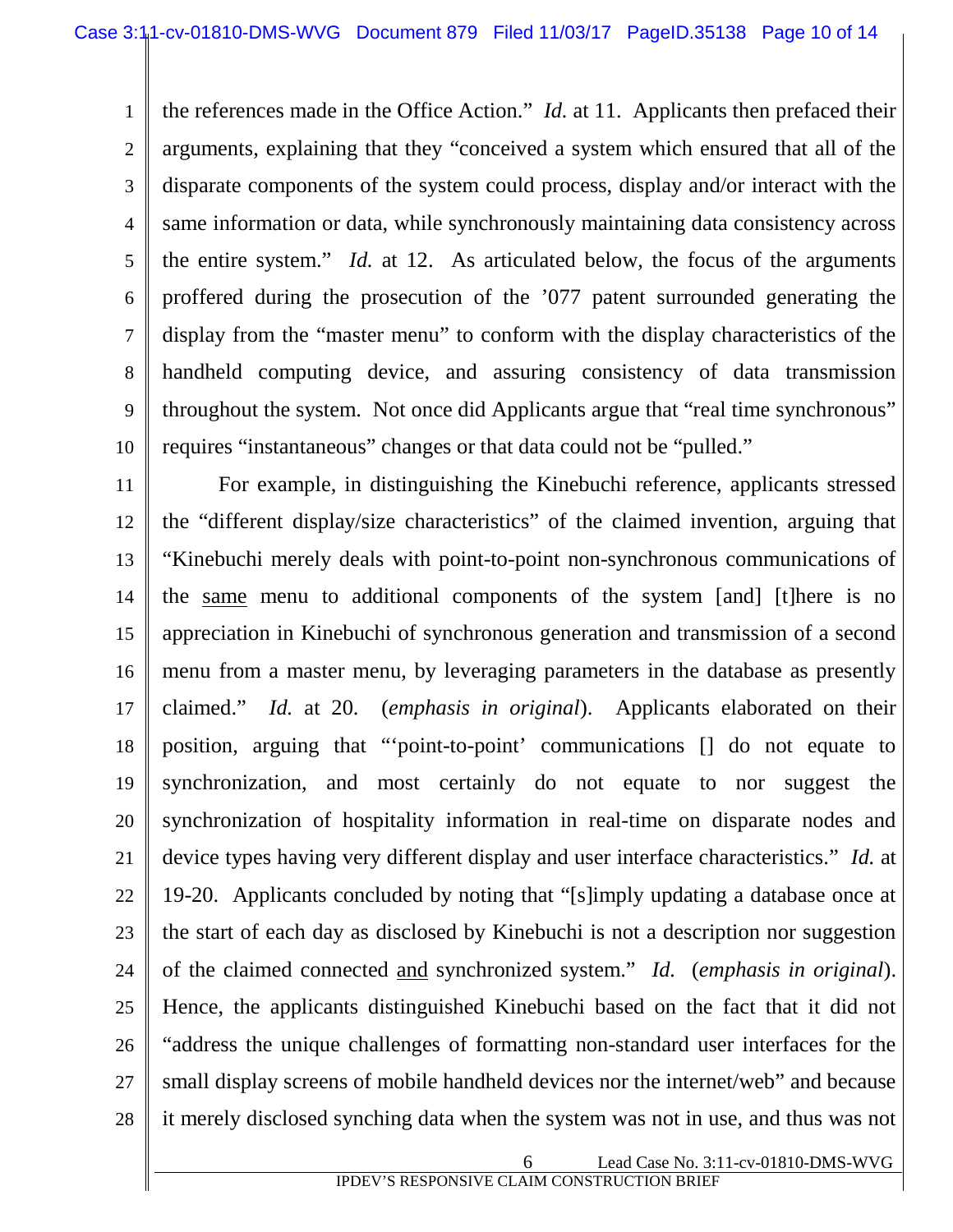1 2 3 4 5 6 7 8 "synchronous." *Id.* at 19-20. There is nothing in this portion of the prosecution history supporting the JDG's position that "Ameranth argued that Kinebuchi failed to disclose 'real time' synchronization because it did not disclose *instantaneously* updating multiple system components." Dkt. 866 at 12. *See, e.g., Grober v. Mako Prods, Inc.*, 686 F.3d 1335, 1341-42 (Fed. Cir. 2012) (statements that do not unambiguously focus on the particular characteristic at issue do not constitute a disavowal). In fact, the word "instantaneously" does not appear anywhere in this Response and Amendment. *See* Dkt. 866-3.

9 10 11 12 13 14 15 16 17 18 19 20 21 22 23 24 25 26 27 28 Similarly, in a subsequent Response to an Office Action dated December 15, 2008, Applicants argued that "Olewicz does not teach or suggest a real time, synchronous menu/ordering system." Dkt. 866-4 at 17. According to Applicants, Olewicz "admitted that the ordering devices do not 'know' whether the items sought to be ordered from the menu are available [and] the waiter will know immediately after sending the order if the food ordered is still available." *Id.* Applicants explained that "[t]he salient word is 'after' (which means that the menu presented to the waiter is not generated synchronously in real time *from a master menu file structure* on a central database)." *Id.* at 17-18 (*emphasis added*). Applicants subsequently provided context to this argument, noting that "'[c]ompiling real time data' as described by Olewicz merely refers to the storing of data as it is created, which is entirely different from generating and transmitting custom, 'second menu' displays throughout a synchronized system in real time." *Id.* at 20. One skilled in the art reading this portion of the prosecution history would understand that the distinction made by Applicants was the failure of Olewicz to account for the generation of the "second menu" from a "master menu file structure" for transmission and display on devices having disparate display sizes, and that "real time synchronization" does not encompass connected devices that do not reflect the current status of the menu items. Again, Applicants did not use the word "instantaneously" anywhere when distinguishing the Olewicz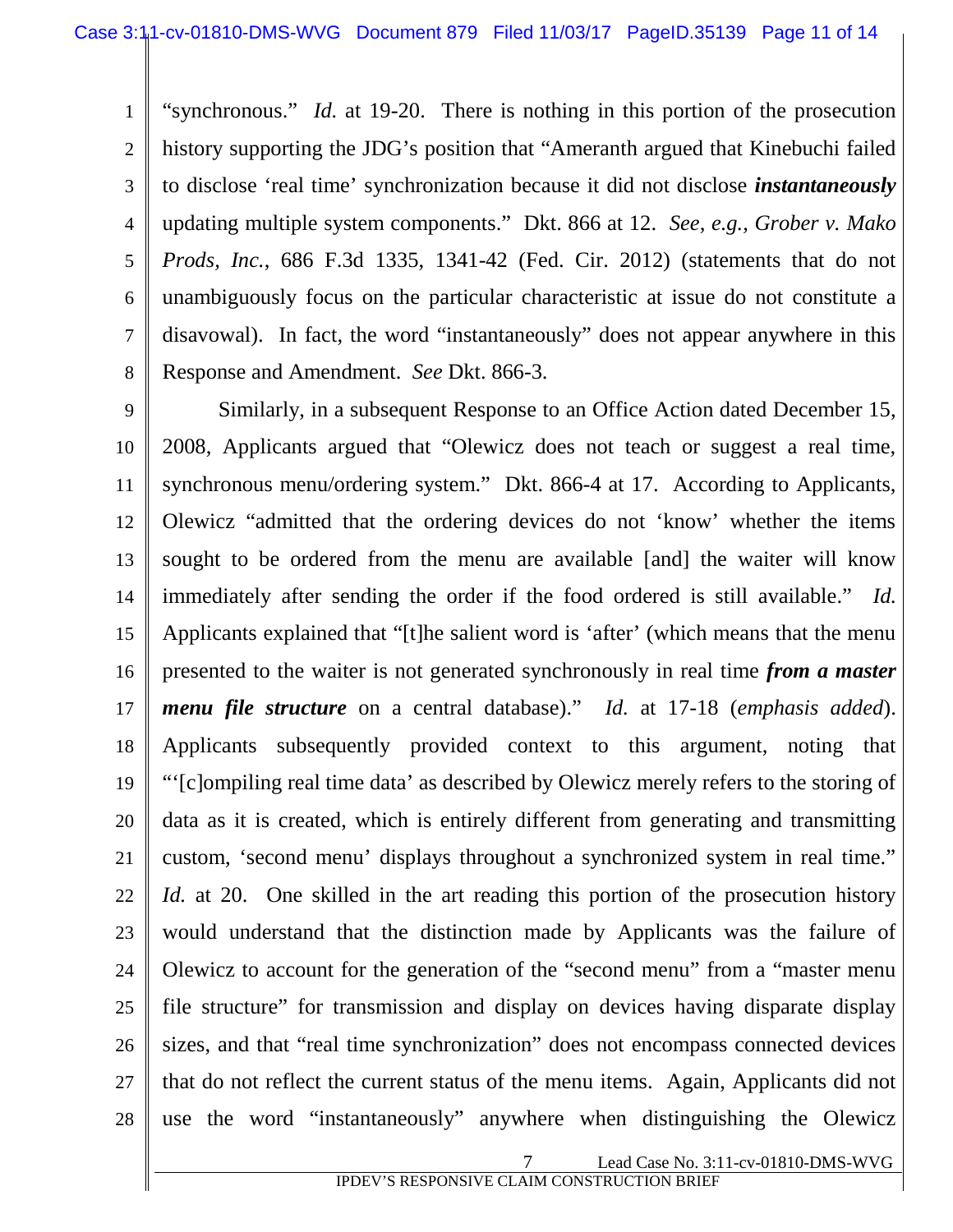1 2 3 4 5 reference, and one skilled in the art would not interpret Applicants' arguments to require "instantaneous" transmission of data, understanding that periodic updates to the remote devices was contemplated. *See, e.g., i4i Ltd. P'ship v. Microsoft Corp.*, 598 F.3d 831, 843 (Fed. Cir. 2010) ("In evaluating whether a patentee has disavowed claim scope, context matters.").

6 7 8 9 10 11 12 13 14 15 16 17 18 19 20 21 22 23 24 25 26 27 28 Finally, in this same Response, Applicants addressed the Angwin reference, which the Examiner cited "as teaching aspects of the recitations in [the thenpending claims] directed to the formatting of the 'second menu' for display on the GUI of a wireless handheld computing device." Dkt. 866-4 at 22. Applicants argued that "the menus referred to by Angwin are not hospitality 'second menus' for use on a handheld device which are synchronously generated from a master menu file structure," and explained that "[t]he menu screens of the 'second menu' as presently claimed are generated specifically to satisfy the specialized display constraints of the handheld display screen." *Id.* at 23-24. After a lengthy discussion of why the Angwin reference fails to disclose the claimed "second menu," Applicants further distinguished it by noting in passing that in "the presently-claimed synchronous real time system, no such 'request services menu' message ever needs to be sent, since all linked devices are always synchronized with each other." *Id.* at 26. Applicants characterized Angwin as disclosing "a cell phone network services type system" that had a "menu of services [that] may change from session to session," thus "teach[ing] away from the presently-claimed invention directed to a master database driven system in which a change in any element of the system is synchronously reflected in all system elements." *Id.* One skilled in the art would interpret this disclosure to be limiting the scope of the "second menu for display on the GUI" and not for the proposition that "real time synchronous" communication excludes the concept of "pulling" data. *See, e.g,* '077 Patent, Col. 2:27-31; 5:11-15 ("batch processing [] can be done periodically throughout the day to keep multiple sites in synch with the central database"). The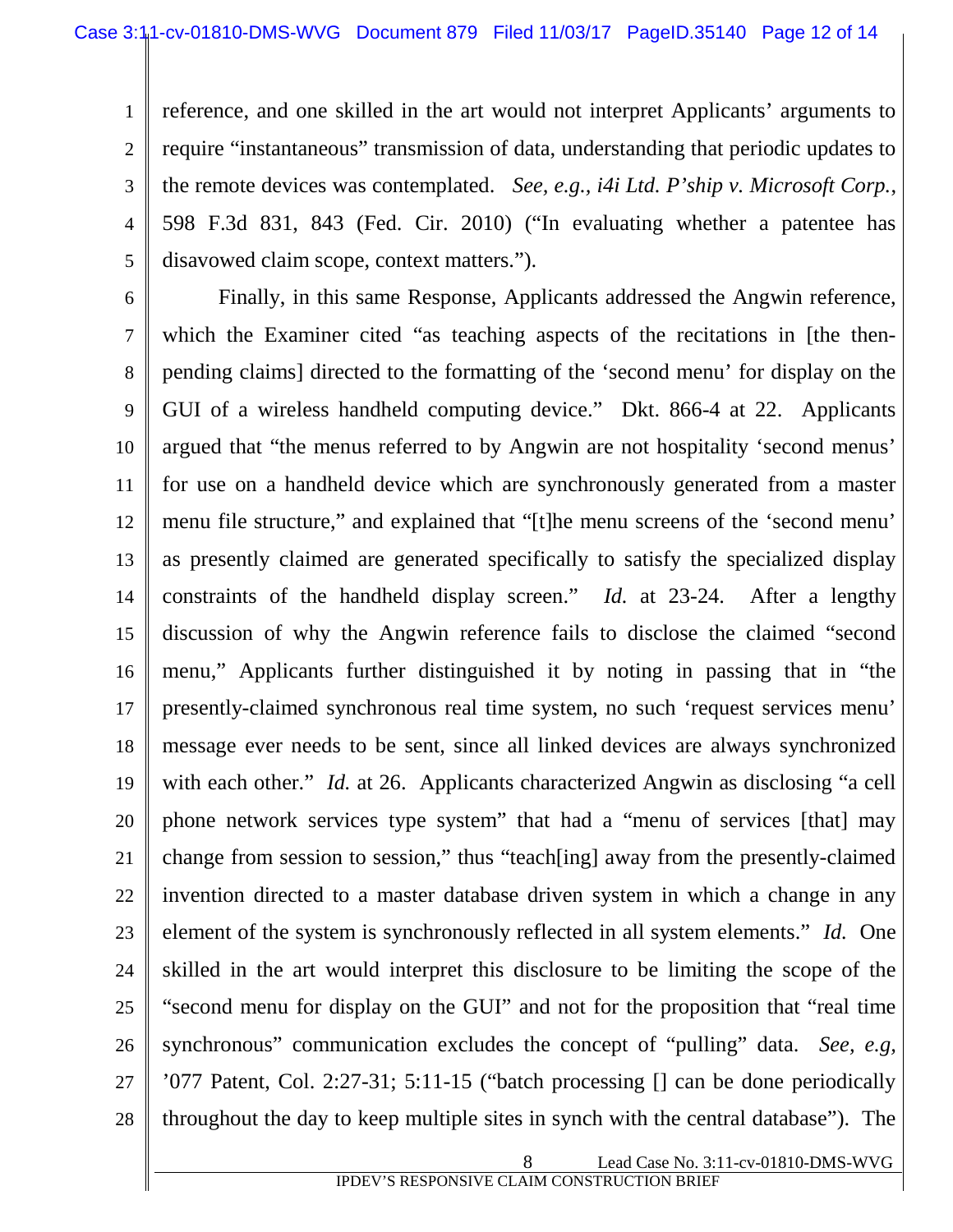1 2 3 4 passages relied on by the JDG do not approach the level of "clear and unequivocal" needed before prosecution history can operate to extinguish subject matter otherwise within the claims. *See, e.g., Aria Diagnostics, Inc. v. Sequenom, Inc.*, 726 F.3d 1296, 1302 (Fed. Cir. 2013).

5

6 7 8 9 10 11 12 The claim language and specification generally carry greater weight than the prosecution history "because the prosecution history represents an ongoing negotiation between the PTO and the applicant, rather than the final product of that negotiation." *Philips v. AWH Corp.*, 415 F.3d 1303, 1317 (Fed. Cir. 2005). Accordingly, "it often lacks the clarity of the specification and thus is less useful for claim construction purposes." *Id.* This is the case here, as there was no clear and unmistakable disavowal of claim scope surrounding the term "real time synchronous" during the prosecution of the '077 patent.

13

#### **IV. "CASCADED SETS OF LINKED GUI SCREENS"**

14 15 16 17 18 19 20 21 22 23 The JDG contends that the term "cascading sets of linked graphical user interface screens" must include "overlapping and offset" portions. Dkt. 866 at 20- 23. The JDG's position, however, is based entirely on extrinsic evidence and conspicuously fails to substantively address the disclosure in the '077 patent for support of its proposed construction. *Metabolite Labs., Inc. v. Lab. Corp. of Am. Holdings,* 370 F.3d 1354, 1360 (Fed.Cir.2004) ("In most cases, the best source for discerning the proper context of claim terms is the patent specification wherein the patent applicant describes the invention."); *see also Philips*, 415 F.3d at 1315. Conversely, IPDEV's construction is primarily based on, and is strongly supported by, the disclosure in the '077 patent. *See* Dkt. 868 at 6-7.

24 25 26 27 28 Specifically, the JDG relies on "cascading windows" from the Windows<sup>®</sup> Operating System in use in 1999. Dkt. 866 at 21. "Cascading *windows*," however, are not analogous to the "cascading *screens*" described in the specification of the '077 patent. *See, e.g.*, Dkt. 868 at 6-7. For example, the inventors explained that a "PDA or Web page format could appear like FIG. 7" which is "a page menu